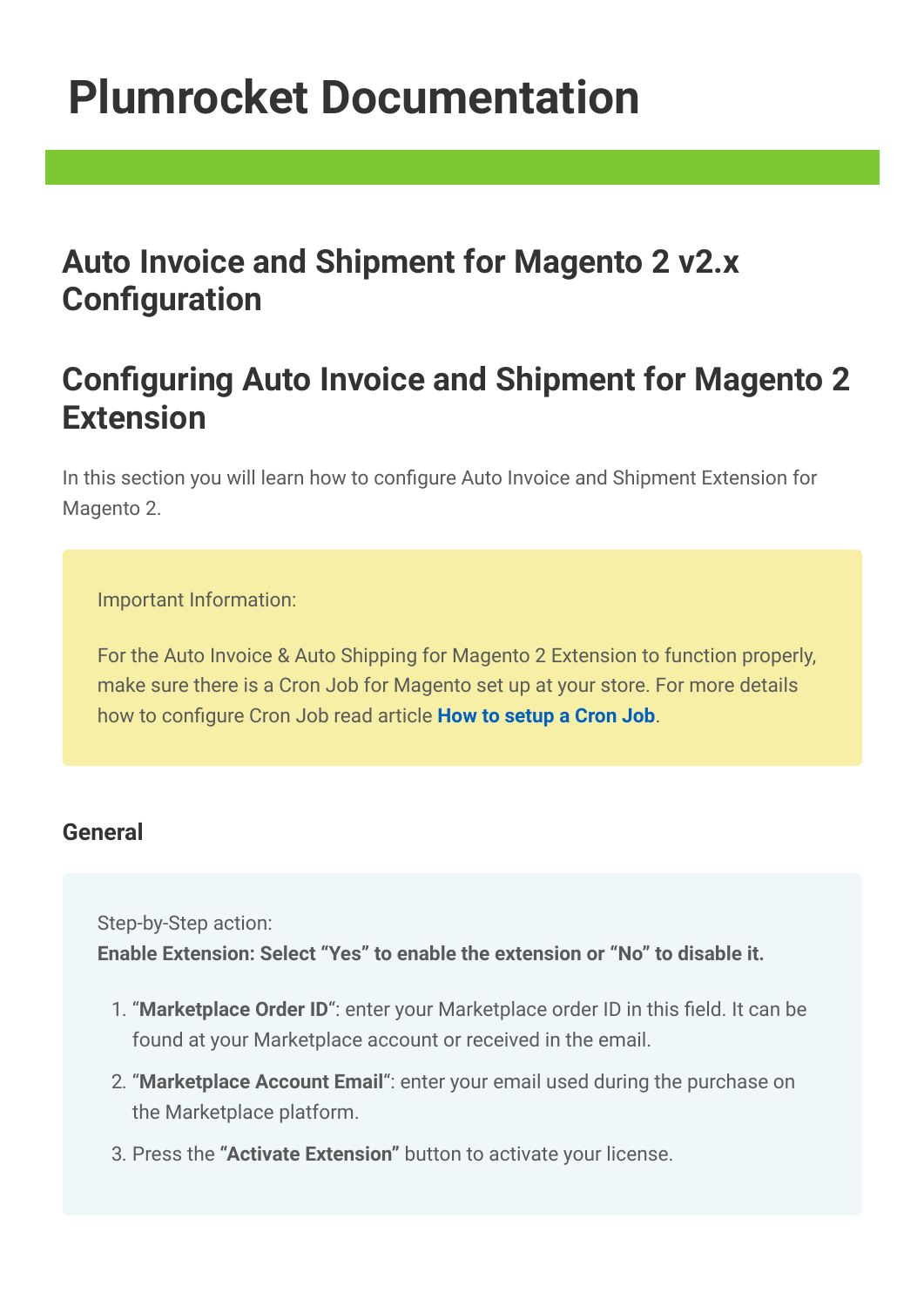| Configuration              |                         |                                         |                                                                                                                                          | Ω                    | $\mathbf{r}$ root $\mathbf{r}$ |
|----------------------------|-------------------------|-----------------------------------------|------------------------------------------------------------------------------------------------------------------------------------------|----------------------|--------------------------------|
| Default Config v<br>Scope: | Q                       |                                         | <b>Preview Page</b>                                                                                                                      | <b>Preview Email</b> | <b>Save Config</b>             |
| <b>GENERAL</b>             | $\checkmark$            | General                                 |                                                                                                                                          |                      |                                |
| <b>CATALOG</b>             | $\checkmark$            | our online documentation.               | Auto Invoice & Shipment v2.x.x was developed by Plumrocket Inc. For manual & video tutorials please refer to                             |                      |                                |
| <b>SECURITY</b>            | $\checkmark$            |                                         |                                                                                                                                          |                      |                                |
| <b>CUSTOMERS</b>           | $\checkmark$            | <b>Enable Extension</b><br>[store view] | Yes                                                                                                                                      | $\blacktriangledown$ |                                |
| <b>SALES</b>               | $\checkmark$            | <b>Marketplace Order ID</b>             | 4000025664                                                                                                                               |                      |                                |
| PLUMROCKET                 | $\widehat{\phantom{a}}$ | <b>Marketplace Account Email</b>        | johndoe@plumrocket.com<br>You can find Marketplace Order ID and Email in your<br>Magento Marketplace Account. If you have any questions, |                      | $\overline{2}$                 |
| Auto Invoice & Shipment    |                         |                                         | please contact us at support@plumrocket.com                                                                                              |                      |                                |
| <b>Base Settings</b>       |                         |                                         | <b>Activate Extension</b>                                                                                                                |                      |                                |
|                            |                         | $-$                                     |                                                                                                                                          |                      |                                |

Step-by-Step actions:

- 3. Option "Send Invoice Automatically": if the option is set to "Yes", the invoice email will be sent automatically once the invoice is created.
- 4. Option "Send Shipment Email Automatically": if it is set to "Yes", the shipment email will be sent automatically once the shipment is created.

| S                                  | <b>Send Invoice Email Automatically</b><br>[store view]  | Yes<br>$\overline{\phantom{a}}$<br>If set to "Yes", invoice email will be sent automatically<br>once the invoice is created.   |            |
|------------------------------------|----------------------------------------------------------|--------------------------------------------------------------------------------------------------------------------------------|------------|
| SALES<br><b>STAR</b><br>PLUMROCKET | <b>Send Shipment Email Automatically</b><br>[store view] | Yes<br>$\overline{\phantom{a}}$<br>If set to "Yes", shipment email will be sent automatically<br>once the shipment is created. |            |
| $\sqrt{m}$<br><b>STORES</b>        | <b>Mass Actions</b>                                      |                                                                                                                                | $(\wedge)$ |

### Mass Actions

In order to create shipment or invoice to multiple orders at once, follow the steps below. It can help decrease a significant amount of workload for admins.

| Step-by-Step actions: |  |  |
|-----------------------|--|--|
|                       |  |  |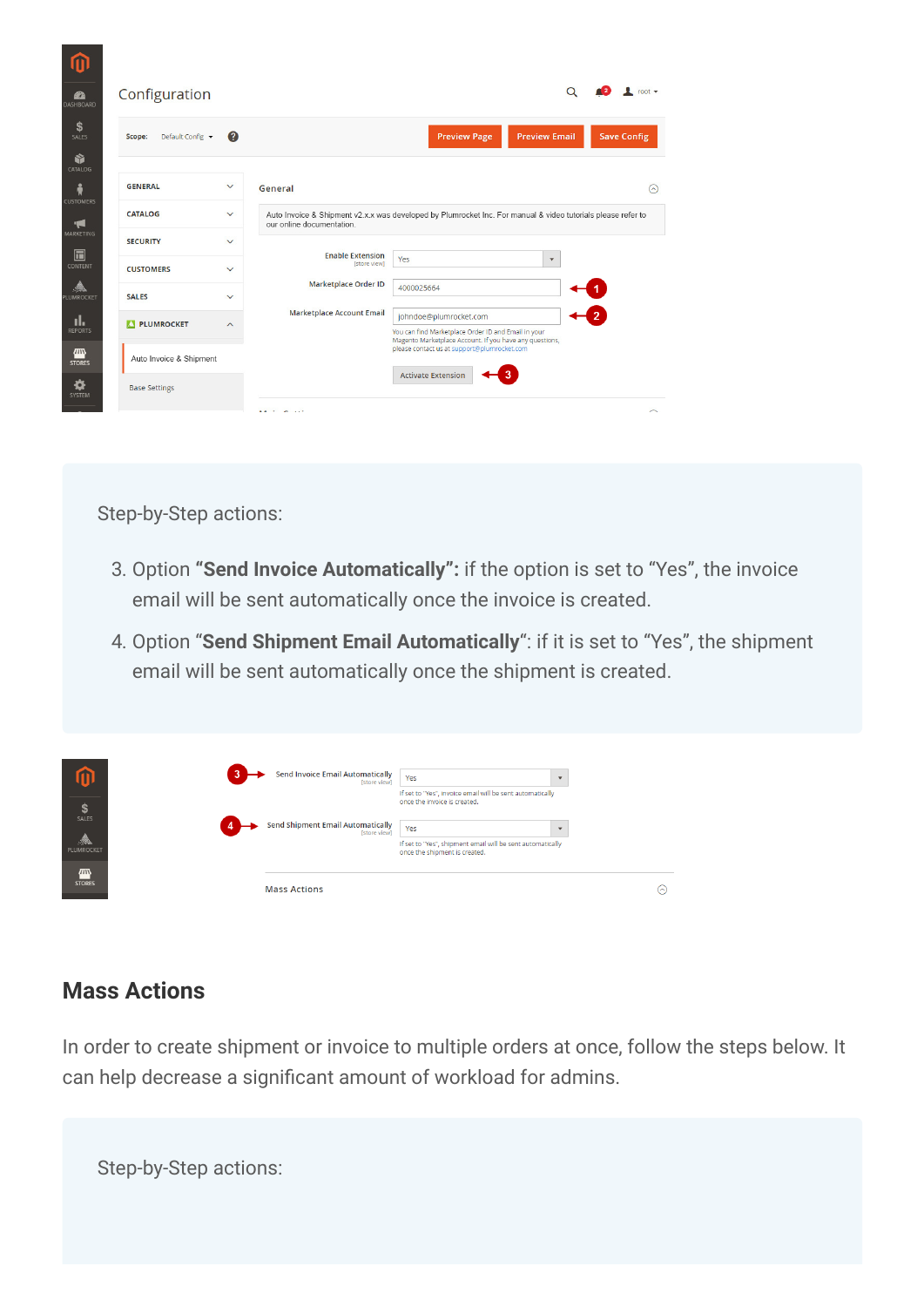- 1. "Shipment Comment": enter the comment you want to add when applying the "Create Shipment" mass action. The comment will be added to the created shipment.
- 2. "Append Comment To Shipment Email": set to "Yes" to add the Shipment Comment to the Shipment Email sent to customers. If you do not want to add this comment, set it to "No".
- 3. "Invoice Comment": enter the comment you want to add when applying the "Create Invoice" mass action. The comment will be added to the created invoice.
- 4. "Append Comment To Invoice Email": set to "Yes" to add the Invoice Comment to the Invoice Email sent to customers. If you do not want to add this comment, set it to "No".
- 5. "Invoice Capture Amount": this option allows you to select payment actions according to your payment method. Please, click [here](https://docs.magento.com/user-guide/sales/invoice-create.html#payment-actions) to read more about payment actions.
- 6. "Save Config": press the Save Config button to save and apply all configurations.

|                    | Configuration                                                              | 6                                    | <b>Save Config</b> |
|--------------------|----------------------------------------------------------------------------|--------------------------------------|--------------------|
| \$<br>SALES        | <b>Mass Actions</b>                                                        |                                      | ⊚                  |
| Ѧ<br>PLUMROCKET    | <b>Shipment Comment</b><br><b>Istore viewl</b>                             | This order is successfully shipped!  |                    |
| ▥<br><b>STORES</b> | <b>Append Comment To Shipment</b><br>$\mathbf{2}$<br>Email<br>[store view] | <b>No</b><br>$\overline{\mathbf{v}}$ |                    |
| ❖<br>SYSTEM        | 3<br><b>Invoice Comment</b><br>[store view]                                | The invoice is paid.                 |                    |
|                    | Append Comment To Invoice Email<br>4<br>[store view]                       | <b>No</b><br>$\blacktriangledown$    |                    |
|                    | 5<br><b>Invoice Capture Amount</b><br>[store view]                         | Not Capture<br>$\blacktriangledown$  |                    |

#### How to Create Invoice and Shipment in Bulk

In the main menu, go to the "Sales" tab > navigate to "Orders".

Step-by-Step actions:

Select the orders to which you want to apply mass actions by checking the corresponding checkboxes in the Orders grid.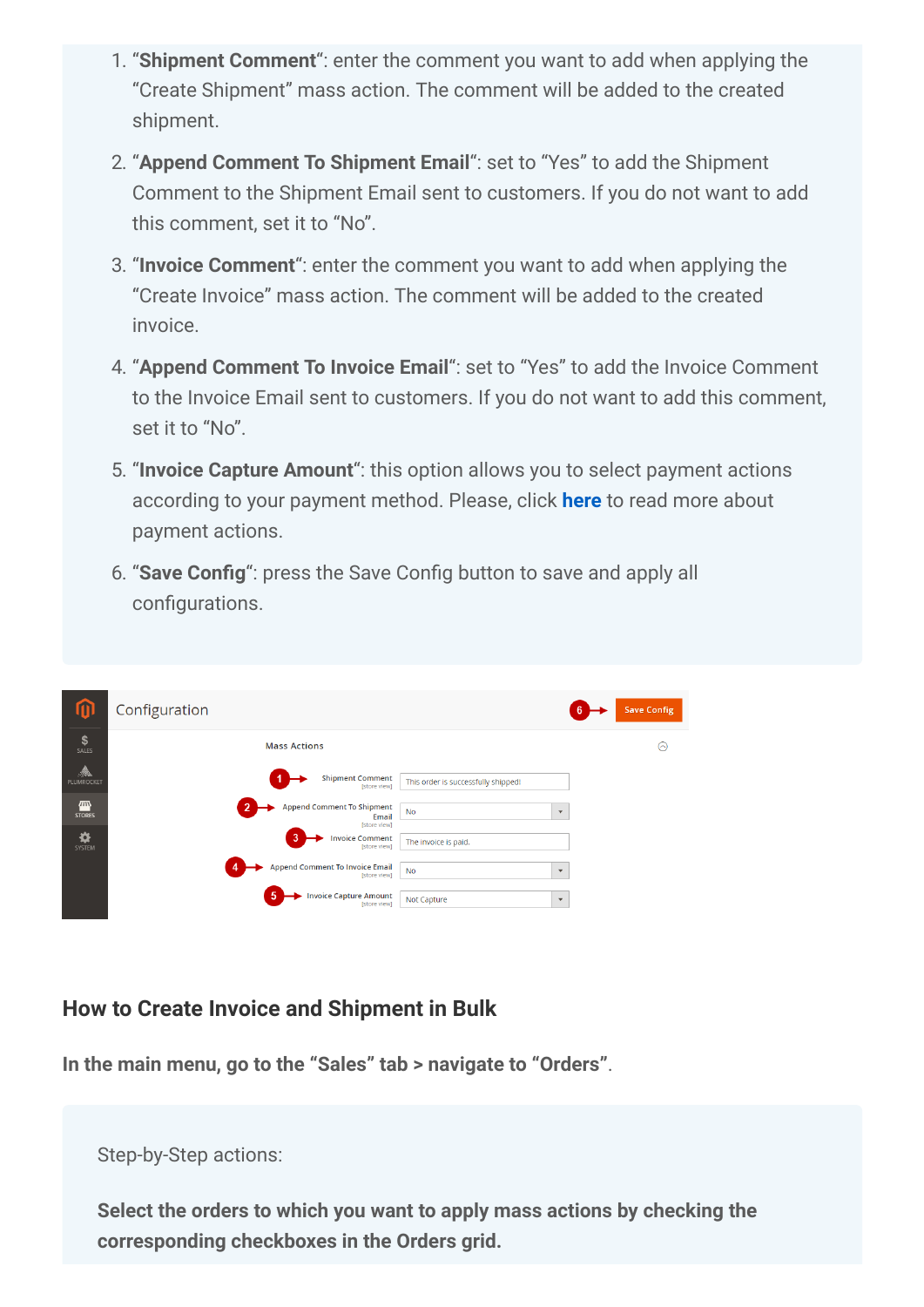- 1. "Actions": click on "Actions" to open a mass actions menu.
- 2. Click on the "Creare Invoice" or "Create Shipment" option to create an invoice or shipment for the selected orders.

| \$<br>SALES.                     | Orders                                                             |                                                                                |                              |                               |                        |                              |                                        |               |               | <b>Create New Order</b>                         |
|----------------------------------|--------------------------------------------------------------------|--------------------------------------------------------------------------------|------------------------------|-------------------------------|------------------------|------------------------------|----------------------------------------|---------------|---------------|-------------------------------------------------|
| Ѧ<br>PLUMROCKET                  | <b>Actions</b><br>$\blacktriangle$                                 |                                                                                | 3 records found (2 selected) |                               |                        |                              | 20<br>$\blacktriangledown$<br>per page | $\leq$        |               | of 1                                            |
| $\sqrt{4}$<br><b>STORES</b><br>✿ | Cancel<br>Hold                                                     | Purchase<br>Point                                                              | <b>Purchase Date</b>         | <b>Bill-to</b><br><b>Name</b> | Ship-to<br><b>Name</b> | <b>Grand Total</b><br>(Base) | <b>Grand Total</b><br>(Purchased)      | <b>Status</b> | <b>Action</b> | <b>Signifyd</b><br>Guarantee<br><b>Decision</b> |
| SYSTEM                           | Unhold<br><b>Print Invoices</b><br><b>Print Packing Slips</b>      | Main Website<br>Main<br><b>Website Store</b><br>Default<br>Store View          | Feb 17, 2021<br>12:21:33 PM  | Veronica<br>Costello          | Veronica<br>Costello   | \$36.39                      | \$36.39                                | Processing    | View          |                                                 |
|                                  | <b>Print Credit</b><br>Memos<br>Print All<br><b>Print Shipping</b> | Main Website<br>Main<br>Website Store<br>Default<br><b>Store View</b>          | Feb 17, 2021<br>12:21:33 PM  | Veronica<br>Costello          | Veronica<br>Costello   | \$39.64                      | \$39.64                                | Closed        | View          |                                                 |
| $\overline{2}$                   | Labels<br>Create Invoice<br>Create Shipment                        | Main Website<br><b>T</b> Main<br><b>Website Store</b><br>Default<br>Store View | Feb 17, 2021<br>12:23:17 PM  | Veronica<br>Costello          | Veronica<br>Costello   | \$104.59                     | \$104.59                               | Complete      | View          |                                                 |

## Managing Auto Invoice Rules

In order to manage and configure Auto Invoice Rules, follow the instructions below.

Step-by-Step action:

- 1. This grid allows to manage and search for Auto Invoice Rules.
- 2. Press the "Add New Rule" button to create your new rule.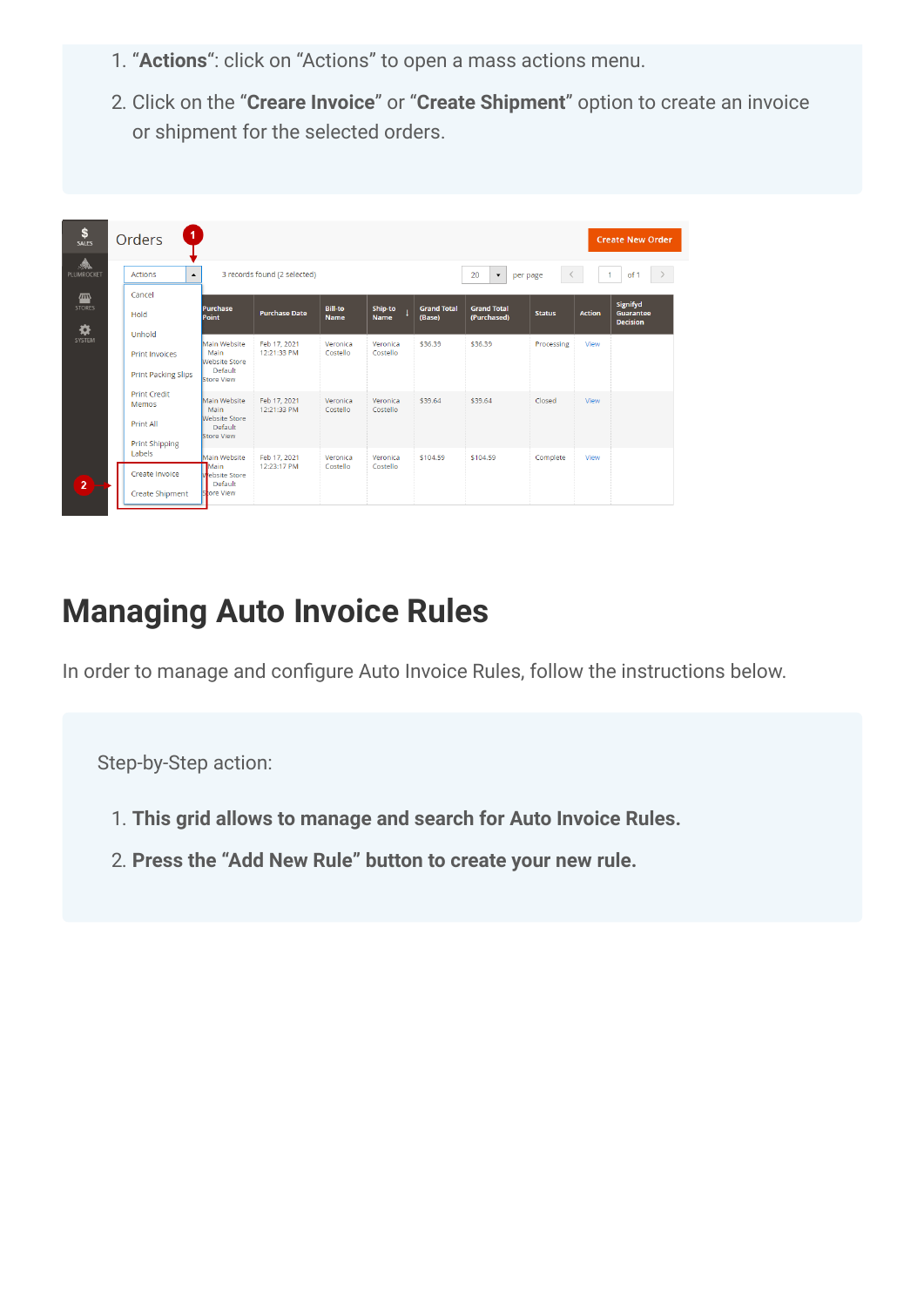|                                                         | Manage Auto Invoice Rules                                           |                                |                      |                          |                         | $\blacksquare$ admin $\blacktriangledown$<br>$\sim$ 13 |
|---------------------------------------------------------|---------------------------------------------------------------------|--------------------------------|----------------------|--------------------------|-------------------------|--------------------------------------------------------|
|                                                         |                                                                     |                                |                      |                          | $\overline{2}$          | <b>Add New Rule</b>                                    |
| Search<br>Actions                                       | <b>Reset Filter</b><br>4 records found<br>$\boldsymbol{\mathrm{v}}$ | $\mathbf{1}$                   |                      | 20<br>$\mathbf{v}$       | per page<br>$\leq$      | of 1<br>$\mathbf{1}$                                   |
|                                                         | <b>Rule ID</b>                                                      | <b>Rule Name</b>               | Website              | <b>Status</b>            |                         | <b>Action</b>                                          |
| $\overline{\phantom{a}}$<br>$\blacktriangledown$<br>Any |                                                                     |                                | $\blacktriangledown$ | $\overline{\phantom{a}}$ | <b>Priority</b><br>From |                                                        |
|                                                         |                                                                     |                                |                      |                          | To                      |                                                        |
| n                                                       | $\mathbf{1}$                                                        | Default Auto Invoice Rule      | Main Website         | <b>ACTIVE</b>            | $\Omega$                | Edit                                                   |
| H                                                       | $\overline{2}$                                                      | <b>Virtual Products Orders</b> | Main Website         | <b>ACTIVE</b>            | $\circ$                 | Edit                                                   |
| -1                                                      | 3                                                                   | Retailers                      | Main Website         | <b>ACTIVE</b>            | $\overline{0}$          | Edit                                                   |

Step-by-Step action:

- 1. Specify the Rule Name in this field.
- 2. Option "Status": enable or disable this rule using this option.
- 3. Option "Create Invoice": allows Admin to configure when an invoice should be created: "After order is created" or "After shipment is created".
- 4. Option "Capture Amount": allows you to specify how you will capture payments from your customers. Magento has 3 capture methods. See full description below.
- 5. Option "Website": allows Admin to select the website where the rule will be applied on.
- 6. Option "Customer Groups": select the customer groups the rule will be applied to.
- 7. Option "Comment": allows you to add the comment which will be displayed in the Invoice History.
- 8. Option "Append Comment To Invoice Email": enable or disable a comment notification displayed in the email.
- 9. Option "Rules Priority": enter the rules priority. The smaller the number entered – the higher is the priority. Rules with the highest priority will be used first.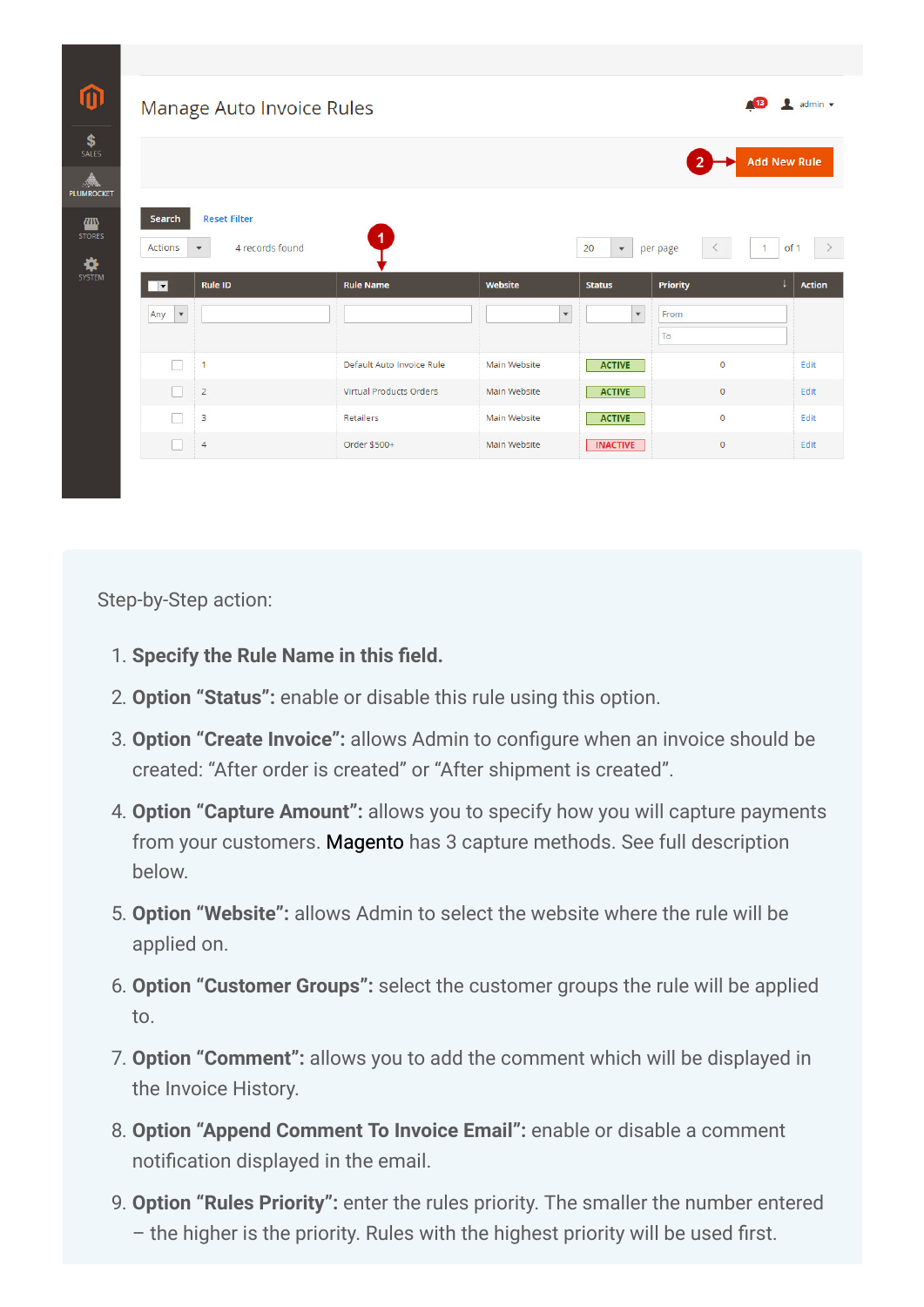- 10. Add the special conditions for your rule, or leave it blank if you want the rule to be applied to all the orders.
- 11. Press "Save" to save your changes.

| £<br><b>DASHBOARD</b><br><b>Save and Continue Edit</b><br>$\leftarrow$ Back<br>Reset<br>\$                                                                               | Save |
|--------------------------------------------------------------------------------------------------------------------------------------------------------------------------|------|
| SALES<br>Auto Invoice Rule #2<br>Rule Name *<br>Ŵ<br><b>PRODUCTS</b>                                                                                                     |      |
| Active<br>Status $\star$<br>$\blacktriangledown$<br><b>CUSTOMERS</b>                                                                                                     |      |
| Create Invoice *<br>After order is created<br>$\blacktriangledown$<br>R<br><b>MARKETING</b>                                                                              |      |
| Capture Amount *<br>Not Capture<br>$\blacktriangledown$<br>同<br><b>CONTENT</b>                                                                                           |      |
| Website *<br>Main Website<br><b>PLUMROCKET</b>                                                                                                                           |      |
| ıl.<br><b>REPORTS</b><br><b>NOT LOGGED IN</b><br>Customer Groups *<br>General<br>▥<br><b>STORES</b><br>Wholesale                                                         |      |
| o<br><b>SYSTEM</b><br>Comment<br><b>Invoice Created Automatically</b>                                                                                                    |      |
| <b>FIND PARTNERS</b><br>This comment will be displayed in Invoice History.<br>& EXTENSIONS                                                                               |      |
| <b>Append Comment To Invoice Email</b><br>Yes                                                                                                                            |      |
| <b>Rules Priority</b><br>1<br>Rule Priority is not required. The smaller the number - the higher is the priority. Rules with<br>the highest priority will be used first. |      |
| Apply the rule only to orders matching the following conditions (leave blank for all orders)<br>10                                                                       |      |
| If ALL of these conditions are TRUE :                                                                                                                                    |      |
| Order Payment Method is Cash On Delivery @                                                                                                                               |      |
| Order Grand Total is 500 @                                                                                                                                               |      |
| $\bigoplus$                                                                                                                                                              |      |

# Managing Auto Shipment Rules

In order to manage and configure Auto Shipment Rules, follow this guide.

Step-by-Step action: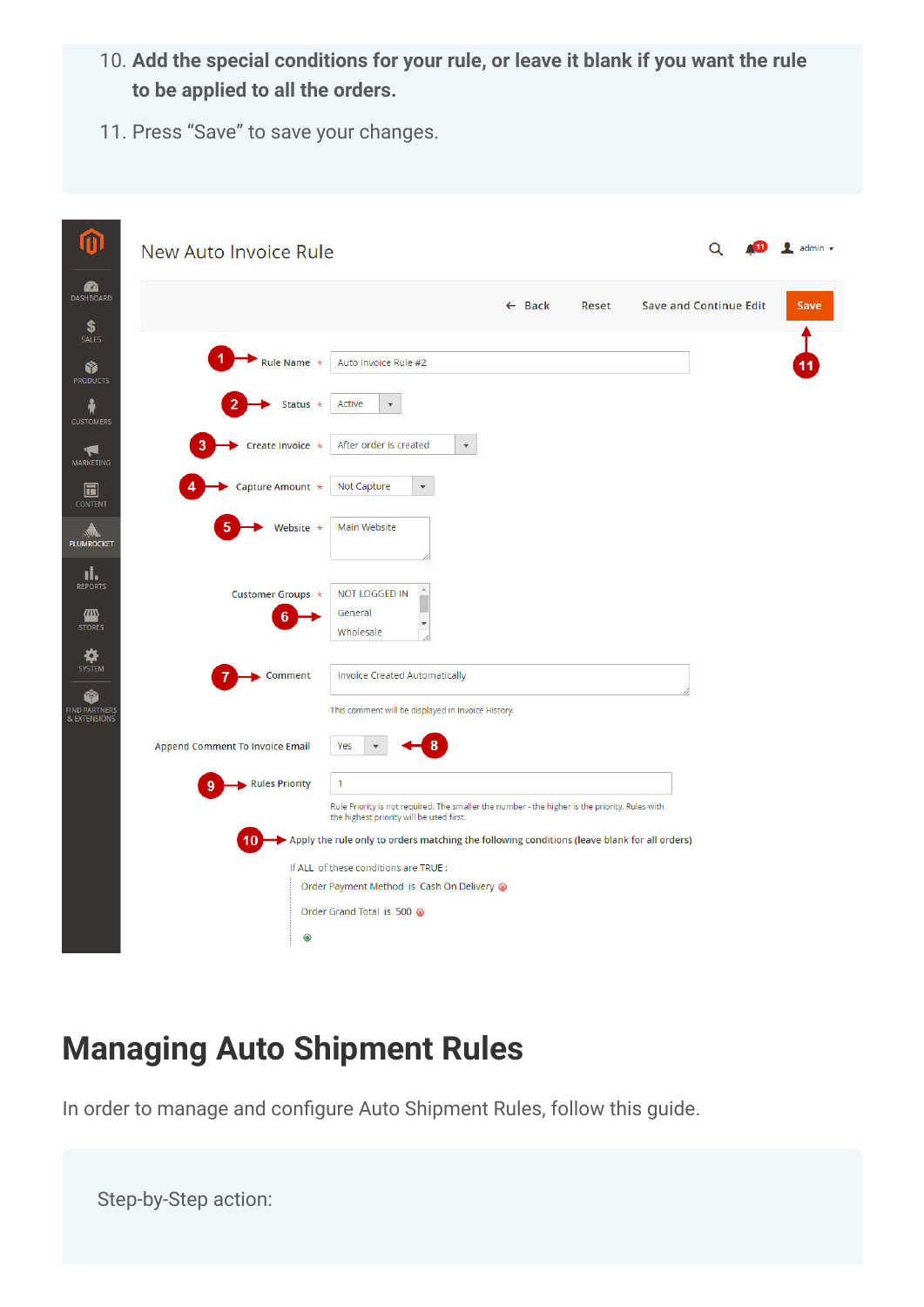- 1. This grid allows to manage and search for Auto Shipment Rules.
- 2. Press the "Add New Rule" button to create your new rule.

| $\boldsymbol{0}$                                         |                                                                                                                     | Manage Auto Invoice Rules                                   |              |                                     | (13)                                                    | $\lambda$ admin $\star$                |
|----------------------------------------------------------|---------------------------------------------------------------------------------------------------------------------|-------------------------------------------------------------|--------------|-------------------------------------|---------------------------------------------------------|----------------------------------------|
| $\frac{\mathsf{S}}{\mathsf{SALES}}$<br><b>PLUMROCKET</b> |                                                                                                                     |                                                             |              |                                     |                                                         | <b>Add New Rule</b>                    |
| 個<br><b>STORES</b><br>₩<br><b>SYSTEM</b>                 | <b>Reset Filter</b><br>Search<br>Actions<br>$\boldsymbol{\mathrm{v}}$<br><b>Rule ID</b><br>$\overline{\phantom{a}}$ | $\blacktriangleleft$<br>4 records found<br><b>Rule Name</b> | Website      | 20<br>$\mathbf{v}$<br><b>Status</b> | $\overline{1}$<br>per page<br>$\leq$<br><b>Priority</b> | of 1<br>$\rightarrow$<br><b>Action</b> |
|                                                          | Any<br>$\boldsymbol{\mathrm{v}}$                                                                                    |                                                             | $\mathbf{v}$ | $\blacktriangledown$                | From<br>To                                              |                                        |
|                                                          | П<br>$\mathbf{1}$                                                                                                   | Default Auto Invoice Rule                                   | Main Website | <b>ACTIVE</b>                       | $\circ$                                                 | Edit                                   |
|                                                          | П<br>$\overline{2}$                                                                                                 | <b>Virtual Products Orders</b>                              | Main Website | <b>ACTIVE</b>                       | $\circ$                                                 | Edit                                   |
|                                                          | п<br>$\overline{\mathbf{3}}$                                                                                        | <b>Retailers</b>                                            | Main Website | <b>ACTIVE</b>                       | $\overline{0}$                                          | Edit                                   |
|                                                          | $\overline{4}$                                                                                                      | Order \$500+                                                | Main Website | <b>INACTIVE</b>                     | $\circ$                                                 | Edit                                   |

In order to create new Shipment Rule, follow the guide above describing how to create a Auto Invoice Rule.

### Invoice in the Order

The notification in the order can be viewed, if you go to Sales > Orders> Select the needed order > Navigate to the Invoice History section.

Step-by-Step action:

1. Once the invoice is created, admin will see the notification in the Invoice History.